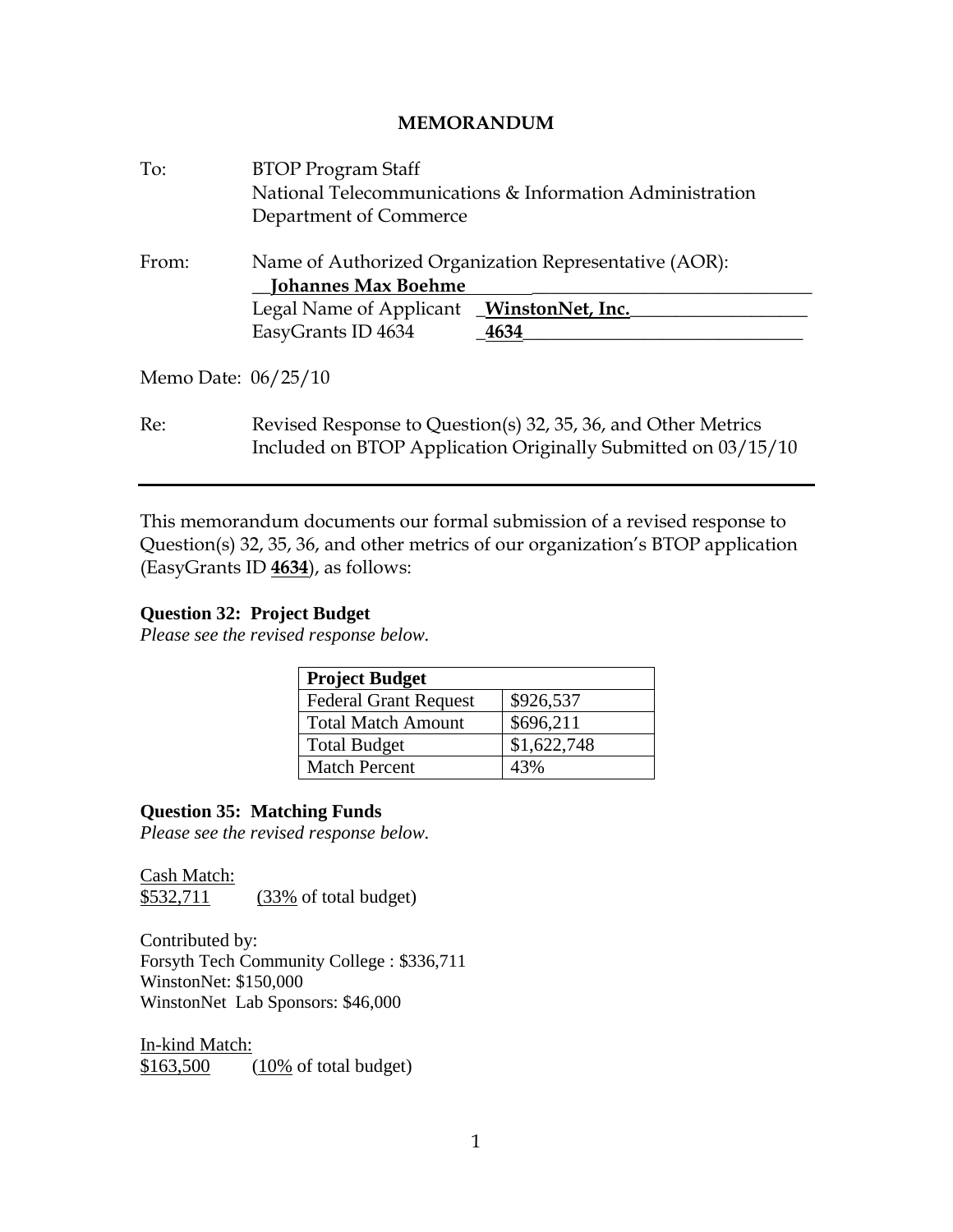| Contributed by:<br>Source<br>WinstonNet  | Amount<br>\$55,500 | Description<br>• Time spent by WinstonNet Board<br><b>Members</b><br>$\bullet$ Software |
|------------------------------------------|--------------------|-----------------------------------------------------------------------------------------|
| Volunteer teachers and<br>administrators | \$36,000           | • Time spent as teachers and training<br>administrators of the computer labs            |
| <b>WinstonNet Lab Sponsors</b>           | \$72,000           | • Time spent as lab site supervisors                                                    |

# **Question 36: Budget Narrative** *.*

The detailed budget spreadsheet, revised on 6/14/10 and attached to this memorandum, supersedes the budget narrative in Question 36 of the original application. The requested amounts and contributions were not changed. Zero (\$0) amounts were added to clarify that there are no fringe benefit costs for part-time positions.

### **Significant Revisions of Project Scope:**

Revisions were made to the service area population in order to more accurately address the intended question. Additional information was provided on several other subjects in order to add further clarity and to correct data entry mistakes.

### **Other Metrics:**

Lower income, certain ethnic and disadvantaged populations Length of Project: 3 Years Direct Jobs Created: 3 People to be Trained PER YEAR: 3500 Target Outreach Audience: Low income, Hispanic, and disadvantaged populations Potential Subscribers (total): N/A Household Subscribers: N/A Institutional Subscribers: N/A Cost Per Subscriber: \$ N/A Type of Technology Used: Broadband, thin client computing, software for special populations Total Training Hours PER YEAR: 10,500 Total Community Anchor Institutions: 4 Upgraded Centers: 34 New Centers: 4 Upgraded Workstations: 245 New Workstations: 44 Total Workstations: 497